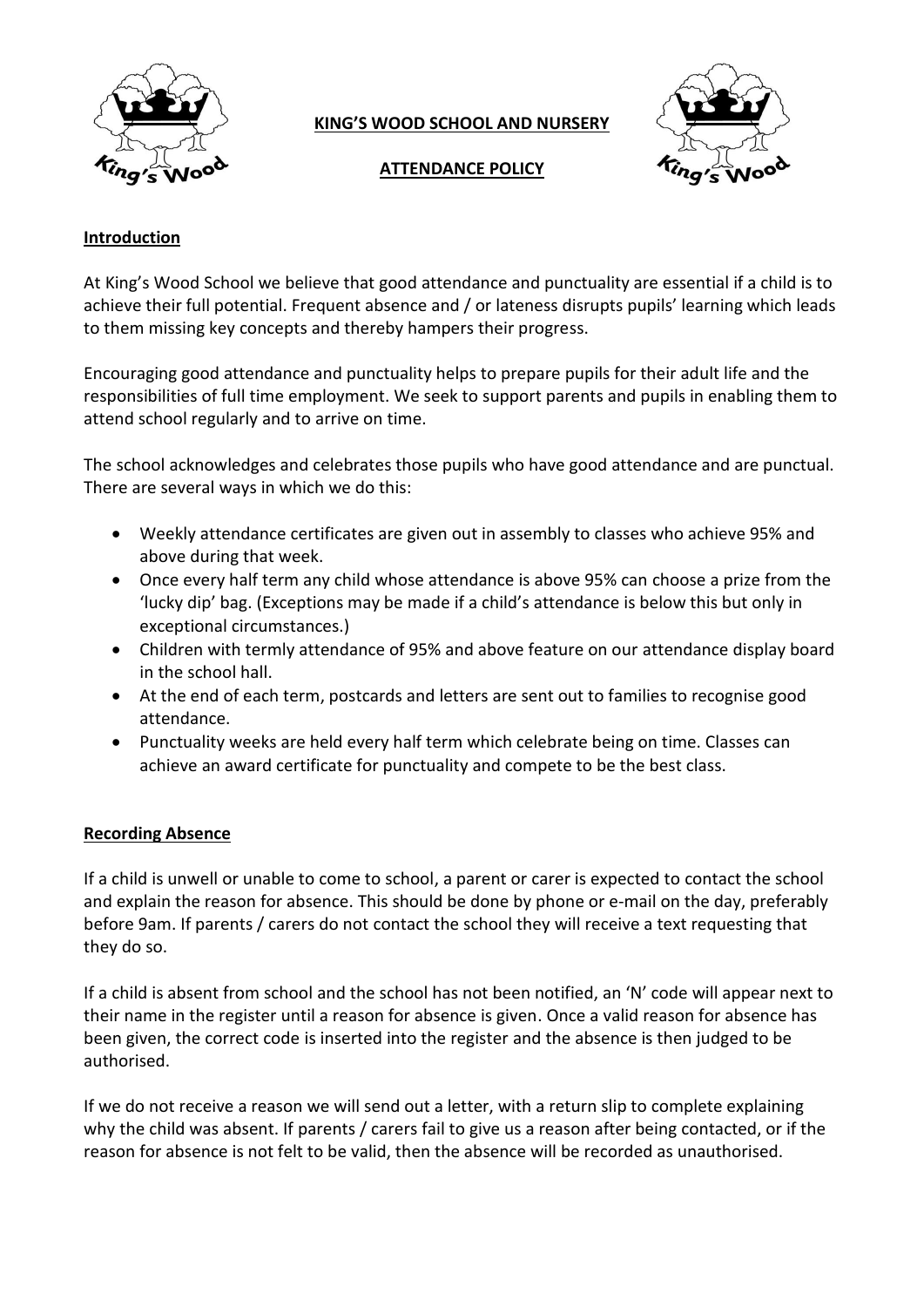Unauthorised absences will mean that a child's overall percentage attendance for that year will drop and may become a cause for concern.

Holidays / leaves of absence are **not** encouraged during term time and the school will **not** authorise absences due to them. Only in exceptional circumstances will holidays be authorised and then only if the governors agree to the school doing so.

If you choose to take the unauthorised holiday / leave of absence the school will contact the County Attendance Team Specialist Unit who may issue a penalty notice. This is in line with Section 444 of the Education Act, Local Authority Guidelines and agreed School Policy. Any holiday in excess of 5 days term time is likely to be fined.

The penalty notice may be issued at a fine of £60 per parent/carer, per child if paid within 21 days. This would rise to £120 per parent/carer, per child, if paid between 21 in 28 days and could lead to further court proceedings if unpaid.

Parents or carers need to complete an official form in advance of a proposed holiday and return it to the Headteacher. Holidays during, or immediately before, assessment periods will **never** be authorised. (Please see Appendix 1 for an example of a leave of absence form).

# **Recording Lateness**

The school gates open at 8:40am each morning. All children should be present for registration which starts at 8.50am. If a child arrives after 8.55am but before 9.20am they will be marked as present but having arrived late.

If a child arrives after 9.20am they will be recorded as absent for the morning and we will require a parent / carer to provide a valid reason for the lateness. This code will also have an effect on a child's overall attendance as it is classed as an unauthorised absence. It is therefore important that children arrive on time for school each day to ensure they are not receiving unauthorised marks on their attendance record.

If a child has a late mark next to their name (either a code 'L' or 'U') a text message will be sent to the parents / carers informing them that the school has recorded it and asking that in future the child arrives on time.

Teaching starts at 8:55am, meaning that if a child arrives for school late, they will be missing important aspects of their learning which the class teacher will **not** cover again. Children arriving into the classroom late not only impact negatively upon their own learning, but also disrupt the learning of the entire class.

Senior staff are on the school gate every morning to talk to any parent who is arriving late for school with their children.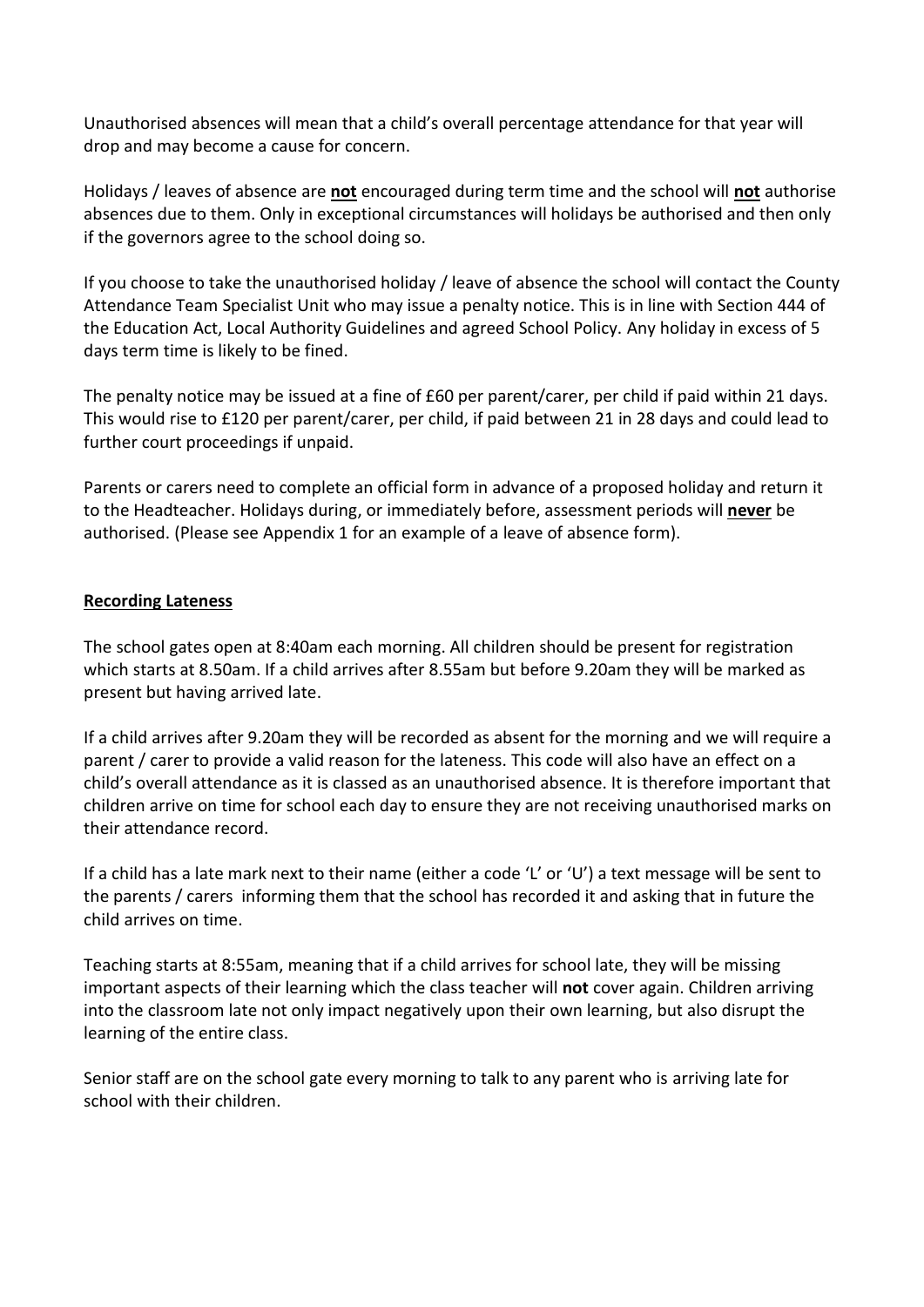**If a child is persistently late after the close of the register at 8.55am then a referral for a Penalty Notice based solely on a U code may be issued**. **The threshold for persistently late is 10 sessions, these do not need to be consecutive.**

The penalty notice may be issued at a fine of £60 per parent/carer, per child if paid within 21 days. This would rise to £120 per parent/carer, per child, if paid between 21 in 28 days and could lead to further court proceedings if unpaid.

# **Attendance Monitoring**

**The expected level of attendance for a primary school pupil is 95%.** King's Wood School has an electronic register system which is able to run off each pupil's individual attendance record at any given time.

Attendance figures are monitored weekly at the school and if it is seen that a child's attendance percentage has dropped below 95% the parents / carers may be contacted. Every 5 weeks a further attendance check takes place and any child who has dropped below 95% during that period will receive a 'traffic light' letter (Appendix 2) informing parents/carers that their child's attendance could become a cause of concern if it does not improve.

If a child's attendance does not improve, the parent/carer will receive a 1a letter (Appendix 3) stating that attendance is too low and needs to improve to avoid further action. Regular monitoring starts and absences may not be authorised unless some sort of medical evidence is provided. Children whose attendance is causing concern will receive a home visit from the Family Liaison Manager on the first day of absence.

If attendance continues to be poor the parents/carers are invited to a Parental Contract Meeting (PCM). This is the first stage of the process which may lead to prosecution for failing to ensure a child attends school. During this meeting any barriers to attending are discussed and parents / carers sign a contract saying they will work with the school to improve the situation. A total of three PCMs take place.

At the final PCM we would hope attendance has improved and no further action is required. However, if this is not the case, parents/carers will be referred to the County Attendance Team. It is likely that an Irregular School Penalty Notice will be issued, this is a fine of £60 per parent, per child. However, this could rise up to £2,500 if not paid. No improvement at this stage leads to the parents/carers being invited to a pre-court meeting which may lead to prosecution.

The procedure for addressing poor punctuality is similar. If it is felt to be a cause for concern, i.e. more than five times in a half term, parents / carers will be contacted and asked to meet with the Headteacher and / or the Family Liaison Manager to discuss how it can be improved.

Reviewed February 2022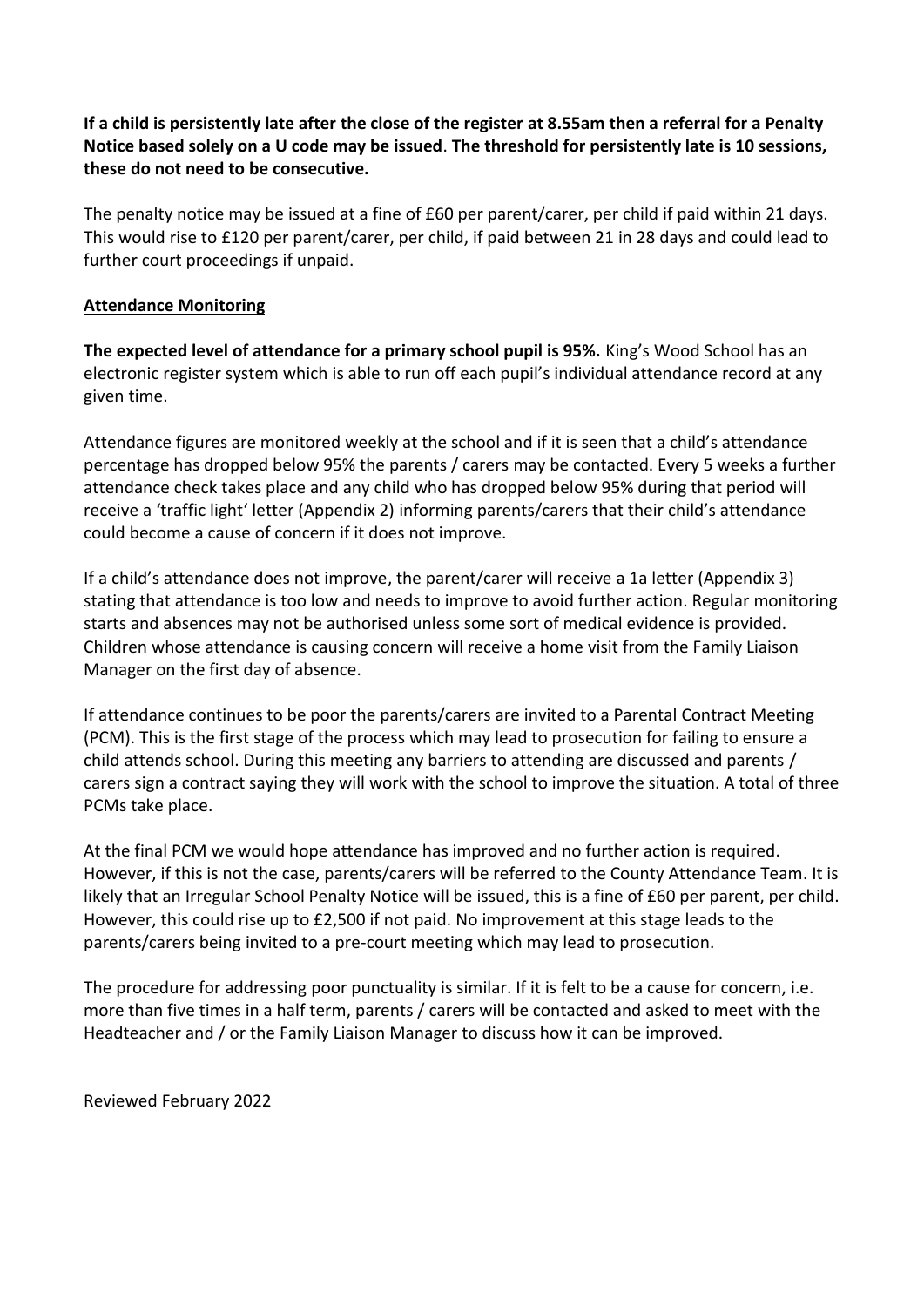## **Appendix 1**



### **Application for Leave of Absence from King's Wood School**

| Regulation 8 – Education (Pupil Registration) Regulations 1995   |  |  |  |  |
|------------------------------------------------------------------|--|--|--|--|
|                                                                  |  |  |  |  |
| Child's name: <b>Market and Science Class: 2008</b> : DOB: 2008. |  |  |  |  |
|                                                                  |  |  |  |  |
|                                                                  |  |  |  |  |
|                                                                  |  |  |  |  |
|                                                                  |  |  |  |  |

## **Date your child will return to school:** …………...…………………

If you choose to take the unauthorised leave I will contact the County Attendance Team Specialist Unit who may issue a penalty notice. This is in line with Section 444 of the Education Act, Local Authority Guidelines and agreed School Policy. Please note that information in regards to term time holidays is available within the schools attendance policy and has been agreed by governors. Any leave in excess of 5 days term time is likely to be fined.

The penalty notice may be issued at a fine of £60 per parent/carer, per child if paid within 21 days. This would rise to £120 per parent/carer, per child, if paid between 21 in 28 days and could lead to further court proceedings if unpaid.

#### **Please provide full details of reason for absence:**

| <b>Signature of parent:</b> | Date: |
|-----------------------------|-------|
|                             |       |
|                             |       |

Having a good education will help to give your child the best possible start in life. If your child is absent for any period, he or she may miss essential elements of their learning programme.

| Please note, parents are expected to take                                                  |  |  |
|--------------------------------------------------------------------------------------------|--|--|
| <b>Family holidays/Leave of Absence</b>                                                    |  |  |
| during school holidays.                                                                    |  |  |
| Holiday leave during term time cannot be authorised and may result in a fine being issued. |  |  |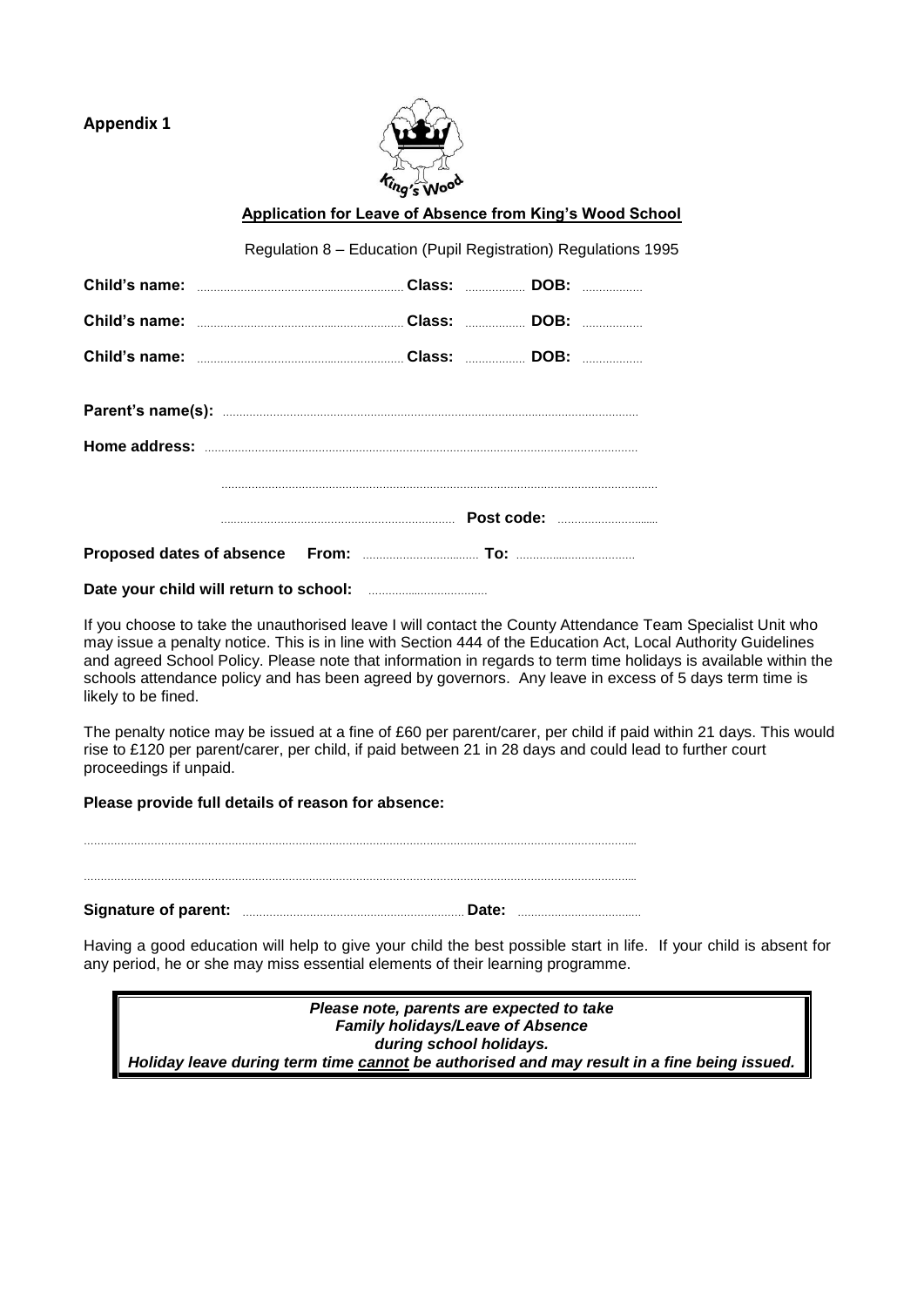**Appendix 2**



King's Wood School & Nursery Hollis Road, High Wycombe, Buckinghamshire. HP13 7UN e-mail: [schooloffice@kingswood.bucks.sch.uk](mailto:schooloffice@kingswood.bucks.sch.uk) Website: www.kingswood.bucks.sch.uk Tel: 01494 521401

Head Teacher: Mrs J Freeman

«date\_of\_printing»

«salutation» «address\_block» Dear «salutation»

Re: «forename» «surname» Class: «tutor» «reg»

King's Wood is currently working very closely with the County Attendance Team to promote the importance of attending school regularly. We have introduced the Traffic Light System to monitor attendance and identify students who may need support.

Your child's attendance for the previous five weeks is in the following Zone:-



 Red – Danger Zone – **Below 90%** Amber – At Risk Zone – **90% - 94%** Green – Safety Zone – **95% - 100%**

In order for «forename» to improve overall attendance we need the support of both parents/carers and students. You can help by:-

# *Making sure your child goes to school and arrives on time. Avoiding taking holidays in term time. Arranging non-urgent medical and dental appointments for outside school hours.*

Parents whose child is on a red zone will be contacted by the Family Liaison Manager, Mrs Erika Searle. If however, your child is experiencing difficulties which affect school attendance, Mrs Searle is available to offer advice and support. You can also contact the school office or myself to make an appointment.

Yours sincerely

*J Freeman*

Mrs J Freeman Head Teacher